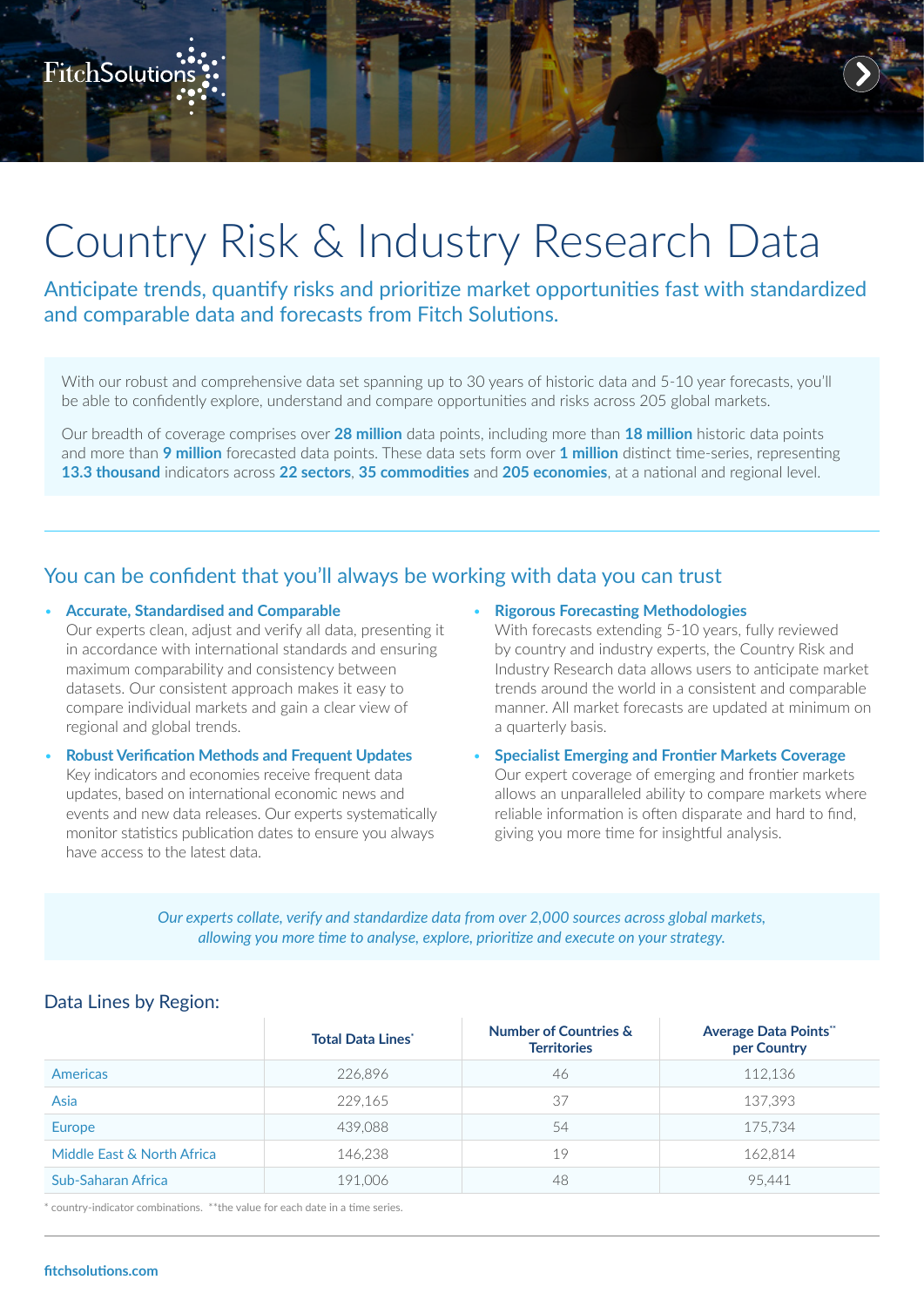## ہے۔<br>FitchSolution

## More Data To Compare, Track and Monitor Markets



#### **Risk/Reward Indices**

Compare the investment attractiveness of multiple markets quickly and easily with our Country Risk, Operational Risk and Industry Risk/Reward Indices



#### **Key Projects Database**

Track the value and progress of over 40,000 international Infrastructure, Energy, LNG and Mining projects, at a regional, country, sector and company level.



#### **Telecommunications Operators Database**

Monitor subscription, financial and usage data for over 400 telecommunications companies globally



#### **Banking Risk Index**

Compare the level of risks and vulnerabilities in a country's banking system against regional and global peers.

#### Data lines by market sector:

|                                         | <b>Total Data Lines'</b> | <b>Number of Countries &amp;</b><br><b>Territories</b> | <b>Average Data Points"</b><br>per Country |
|-----------------------------------------|--------------------------|--------------------------------------------------------|--------------------------------------------|
| <b>Country Risk</b>                     | 242,797                  | 204                                                    | 34.911                                     |
| <b>Operational Risk</b>                 | 229,899                  | 205                                                    | 23,353                                     |
| Subnational                             | 203,537                  | 20<br>(995 subnational entities <sup>t</sup> )         |                                            |
| <b>Commodity Prices</b>                 | 295                      |                                                        |                                            |
| <b>Agribusiness</b>                     | 10,004                   | 74                                                     | 3,491                                      |
| <b>Autos</b>                            | 24,152                   | 126                                                    | 3,497                                      |
| <b>Banking &amp; Financial Services</b> | 9,827                    | 156                                                    | 1,409                                      |
| <b>Consumer &amp; Retail</b>            | 84,350                   | 186                                                    | 11,160                                     |
| <b>Consumer Electronics</b>             | 1,624                    | 58                                                     | 471                                        |
| <b>Defence &amp; Security</b>           | 5,962                    | 72                                                     | 2,269                                      |
| Food & Drink                            | 151,455                  | 106                                                    | 27,957                                     |
| Freight Transport & Shipping            | 4,485                    | 188                                                    | 629                                        |
| <b>Information Technology</b>           | 8,992                    | 62                                                     | 2,511                                      |
| Infrastructure                          | 9,138                    | 111                                                    | 1,401                                      |
| <b>Insurance</b>                        | 54.795                   | 149                                                    | 8,537                                      |
| <b>Medical Devices</b>                  | 221,638                  | 173                                                    | 19,266                                     |
| <b>Metals</b>                           | 6,497                    | 87                                                     | 1,235                                      |
| <b>Mining</b>                           | 10,249                   | 64                                                     | 2,616                                      |
| Oil & Gas                               | 32,717                   | 124                                                    | 8,421                                      |
| <b>Petrochemicals</b>                   | 1.089                    | 48                                                     | 359                                        |
| <b>Pharmaceuticals &amp; Healthcare</b> | 57,707                   | 187                                                    | 5,190                                      |
| Power                                   | 11,931                   | 120                                                    | 2,528                                      |
| <b>Real Estate</b>                      | 1,689                    | 46                                                     | 525                                        |
| <b>Renewables</b>                       | 9,337                    | 119                                                    | 1,928                                      |
| <b>Telecommunications</b>               | 21,737                   | 203                                                    | 1,897                                      |
| <b>Tourism</b>                          | 55,886                   | 154                                                    | 7,915                                      |

\* country-indicator combinations. \*\*the value for each date in a time series. †580 state-level entities, 415 MSAs in the US and Canada

*The breadth and scope of our data allows you to easily connect expert global, regional and country level outlooks with specialist industry forecasts to fully understand and compare market opportunities.*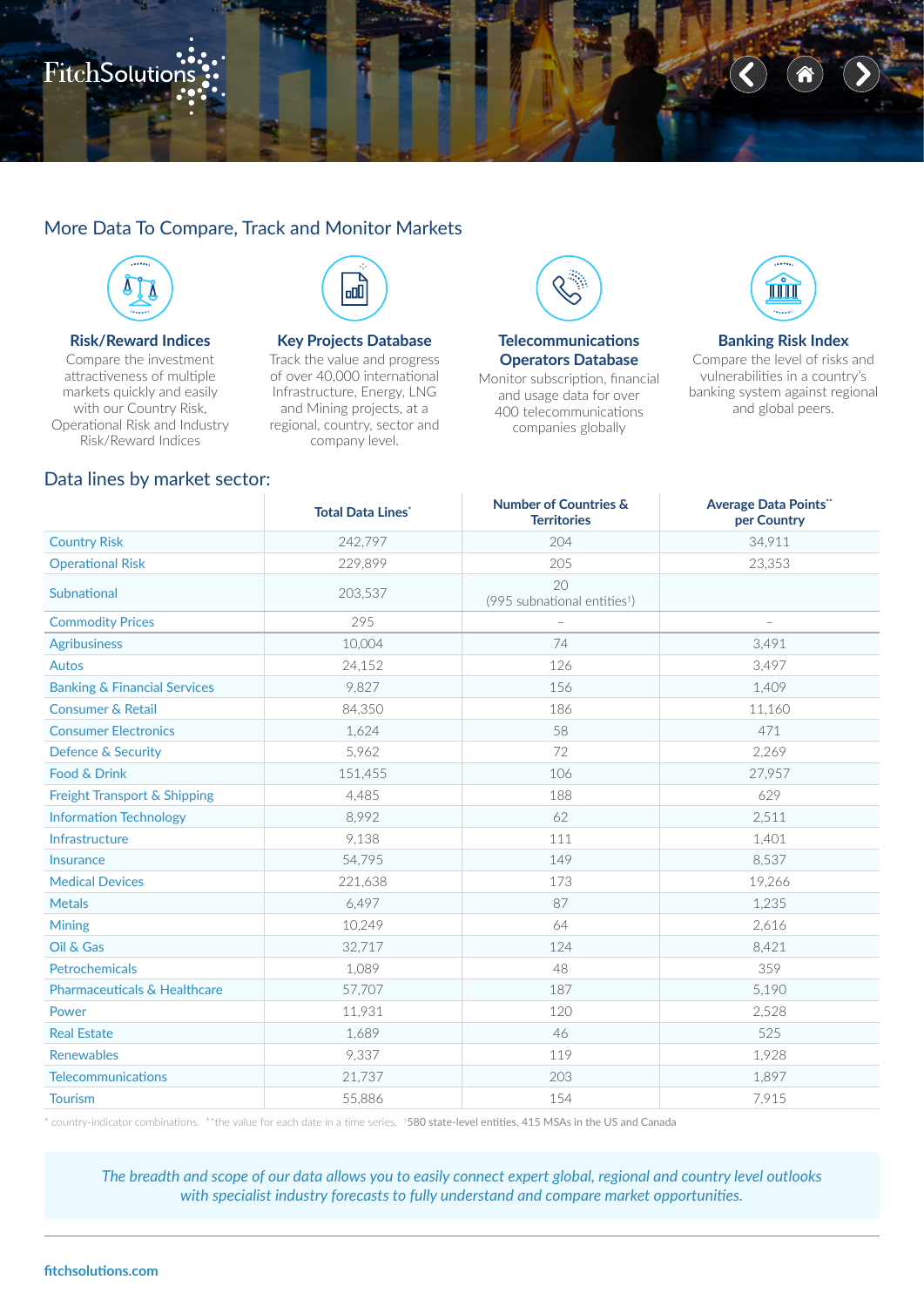

## Our Methodology Explained

- Data is sourced directly from official national sources including central banks, national statistical offices, government ministries, and industry and trade associations; as well as international NGOs and multilateral organizations, company reports and financial documents; and in certain sectors primary research conducted by our analysts. In total, we collate data from over **2,000 separate sources**.
- Historic data updates are reviewed against existing series and where available compared to series from auxiliary sources. Outliers and inconsistencies are investigated for potential sources of error.
- Where modelled forecasts are provided, the econometrics team develops a statistical model for each indicator based on economic principles and appropriate statistical tests, to produce baseline forecasts. Models are back-tested against recent historical data to confirm their accuracy. All forecasts are then reviewed and adjusted by our expert economic and industry analysts.

## Our Expertise Guaranteed

Our international team of 115 economic and industry analysts is backed up by our 48-strong team of economists and industry data experts. Our data specialists hold advanced degrees in subjects ranging from econometrics, data science and maths to the hard sciences, with backgrounds in government, academia and the financial industry. The team is supported by trusted international data collection partners with a combined staff of 300 analysts.



## Mandeep Shapley

### Global Content Manager

Mandeep manages our data operations, and is responsible for the company's forecasting methodologies, including monitoring our forecasting success, and data sourcing and update practices. Mandeep joined the company in 2014 and holds a Joint BA Hons, in Accounting & Business and a Lean Six Sigma, Green Belt. Prior to joining Fitch Solutions, Mandeep worked for Standard & Poor's as a Data Analyst covering Structured Finance and Leveraged Finance content.



## Peter Nix

## Senior Data Analyst

Peter holds a BS in Mathematics from the University of Rochester, NY, and an MA in Asian Studies from SOAS University of London. He also passed 4 Economics classes taught in Mandarin Chinese at Donghua University while living in Shanghai. He plays a leading role in the team's development of Python-based data ingestion, economic models and quality controls. Peter joined the company in 2014.